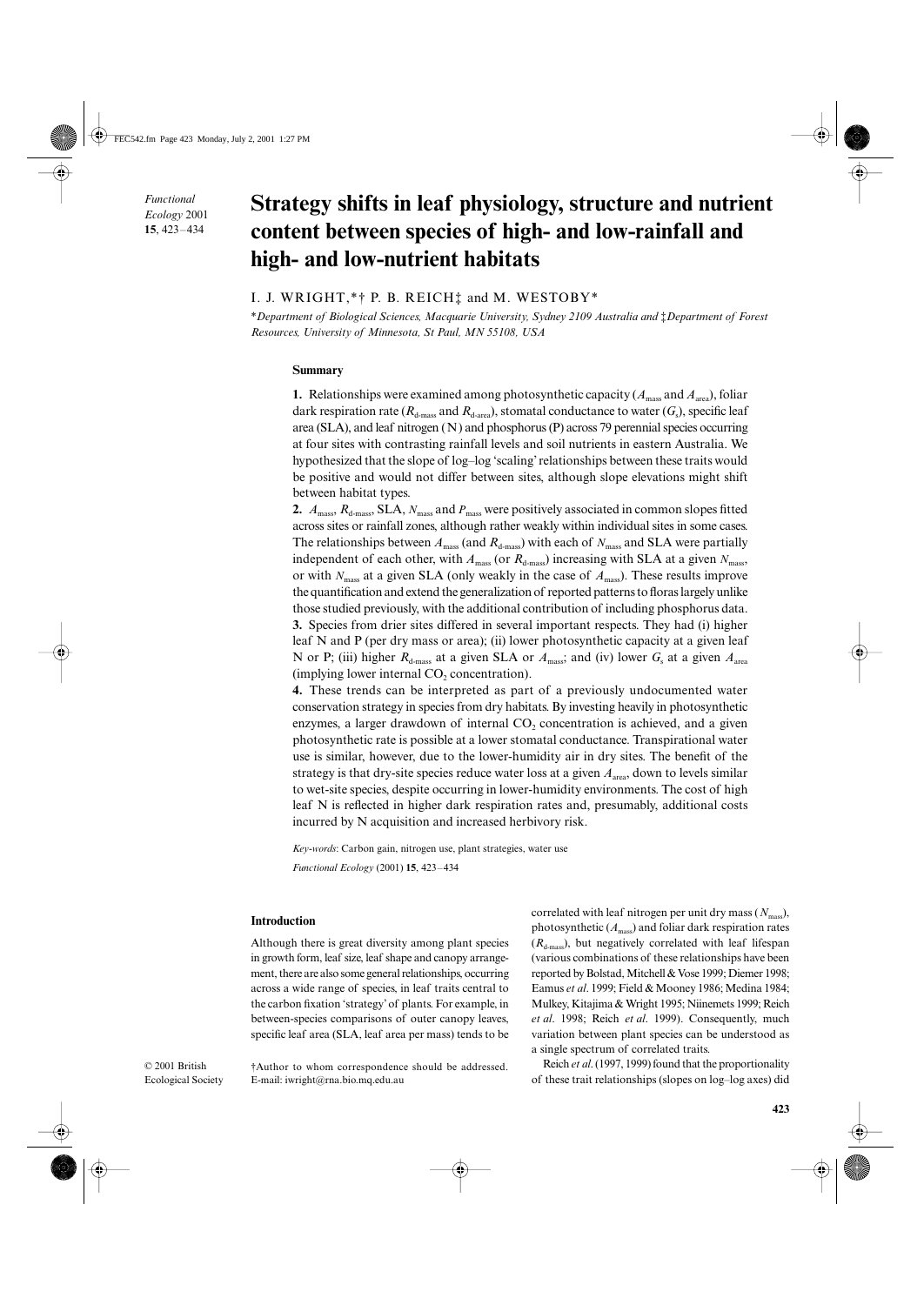**424** *I. J. Wright*  et al.

not differ between sites from tropics to tundra, while slope elevations (intercepts) did vary. However, as many environmental factors are confounded in comparisons between widely divergent habitats, we do not know how predictably the relationships vary between different habitat types. Here we address that question by comparing leaf traits of species from sites of contrasting soil nutrient status and rainfall in eastern Australia. Australia is a continent with overwhelmingly ancient, weathered, nutrient-poor soils, on which vegetation types are largely determined by rainfall and soil phosphorus (Beadle 1962; Webb 1968). Thus we also set out to extend the generality of knowledge on leaf trait relationships into a flora largely unlike those studied previously.

We measured leaf traits on a total of 79 perennial species from four sites (nutrient-rich and nutrient-poor sites in each of two rainfall zones), focusing on the proportionality or 'scaling relationships' among SLA, leaf N and P concentration, photosynthetic capacity and dark respiration rate, and stomatal conductance to water  $(G_s)$ . Previously, leaf P has rarely been considered in conjunction with these other traits (Reich, Ellsworth & Uhl 1995). Leaf lifespan is being determined as part of a complementary, longer study. Specific expectations were as follows.

- **1.** Average leaf traits would differ with site nutrient status, species from nutrient-rich soils having higher mean SLA,  $N_{\text{mass}}$  (Chapin 1980; Cunningham, Summerhayes & Westoby 1999),  $P_{\text{mass}}$ ,  $A_{\text{mass}}$  and  $R_{d\text{-mass}}$  than species from nutrient-poor soils.
- **2.** Average leaf traits would differ with rainfall, species from drier sites having lower mean SLA (Schulze *et al*. 1998; Specht & Specht 1989) and higher mean *N*area (perhaps due to the lower SLA or as a response to the stronger average irradiance in arid habitats; Cunningham *et al*. 1999; Mooney, Ferrar & Slatyer 1978).
- **3.** SLA,  $N_{\text{mass}}$ ,  $P_{\text{mass}}$ ,  $A_{\text{mass}}$  and  $R_{\text{d-mass}}$  would scale positively with one another at each site and also across all species, with scaling slopes not differing from site to site (Reich *et al*. 1998; Reich *et al*. 1999).
- **4.** However, slope elevations might differ between site types (Reich *et al*. 1999).
- **5.** Both  $A_{\text{mass}}$  and  $R_{\text{d-mass}}$  would scale positively with *N*mass at a given SLA, and with SLA at a given *N*mass, indicating that both leaf structure and nutrient content independently affect carbon fixation and use (Reich, Ellsworth & Walters 1998a; Peterson *et al*. 1999).
- **6.** Leaf P would have significance beyond leaf N in predicting *A*mass, as Australian soils tend to be particularly P-deficient compared to soils from other continents (Atwell, Kriedemann & Turnbull 1999).

## **Materials and methods**

## SITE AND SPECIES SELECTION

In each of two rainfall zones (coastal New South Wales: rainfall 1220 mm per year; western NSW: 387 mm per year) two vegetation types were chosen on the basis of contrasting soil nutrient status, so that attributes of the vegetation could be compared as rainfall contrasts and nutrient contrasts. As far as possible, sites were matched for other climatic attributes such as seasonality of rainfall (relatively aseasonal at each pair of sites), mean annual temperature, and slope (sites were flat to gently sloping). Climate data (Table 1) were taken from >100 years' records from the nearest weather station (<30 km distant and at an equivalent altitude). All sites were located within National Park reserves.

Five to ten random soil samples were taken per site (core ≈5 cm diameter, 15 cm deep), air-dried and analysed for total soil P (solid fusion/XRF crystallography). While total soil P was used as the main index of soil nutrient status, additional indices of soil nutrient status were measured for comparison: total N, total C (combustion/mass spectrometry), and cation-exchange capacity (extraction with  $0.1$  M BaCl<sub>2</sub> + NH<sub>4</sub>Cl, analysed by atomic absorption). Nutrient analyses were carried out at CSIRO Plant Industry, Canberra. All indices confirmed that nutrient-rich and nutrient-poor

|  |  | Table 1. Description of the four study sites |  |  |  |  |
|--|--|----------------------------------------------|--|--|--|--|
|--|--|----------------------------------------------|--|--|--|--|

| Parameter                                        | Wetter, high P              | Wetter, low P          | Drier, high P                            | Drier, low P              |
|--------------------------------------------------|-----------------------------|------------------------|------------------------------------------|---------------------------|
| Latitude $(S)$ , longitude $(E)$                 | 33°34'44", 151°17'32"       | 33°41'38", 151°08'35"  | 32°58'00", 146°09'17"                    | 32°58'35", 146°08'45"     |
| Vegetation type                                  | Closed forest               | Low open woodland      | Open woodland                            | Open shrub mallee         |
| Annual rainfall (mm)                             | 1220                        | 1220                   | 387                                      | 387                       |
| Mean annual temperature $(^{\circ}C)$ (max, min) | $22 \cdot 0$ , 13 $\cdot 0$ | 22.0, 13.0             | $24.1$ , $11.1$                          | $24.1$ , $11.1$           |
| Mean relative humidity (0900 h) $(\%)$           | 68                          | 68                     | 49                                       | 49                        |
| Soil type (parent material)                      | Red-brown clay              | Yellow-grey sand       | Light red clay (residual                 | Loamy red sand            |
|                                                  | (weathered volcanic dyke)   | (Hawkesbury sandstone) | deposits overlying Mt<br>Hope volcanics) | (Quaternary dune systems) |
| Total P $(\mu g g^{-1})$                         | 442 (232)                   | 93.6(27.9)             | 250(33.5)                                | 132(14.6)                 |
| Total N $(\%)$                                   | 0.256(0.152)                | 0.030(0.001)           | 0.071(0.020)                             | 0.031(0.006)              |
| Total C $(\%)$                                   | 5.91(3.37)                  | 0.95(0.09)             | 1.20(0.36)                               | 0.67(0.15)                |
| Cation exchange capacity (meq $kg^{-1}$ )        | 55.6 $(21.7)$               | 9.0(1.6)               | 65.8(23.7)                               | 38.7(9.4)                 |

Wetter sites were located in Kuringai Chase National Park (Sydney), drier sites in Round Hill Nature Reserve (western NSW). The standard deviation for soil analyses is given in parentheses after the mean; *n* = 5 for wetter sites, 10 for drier sites. Soil description for drier sites follows Cohn (1995).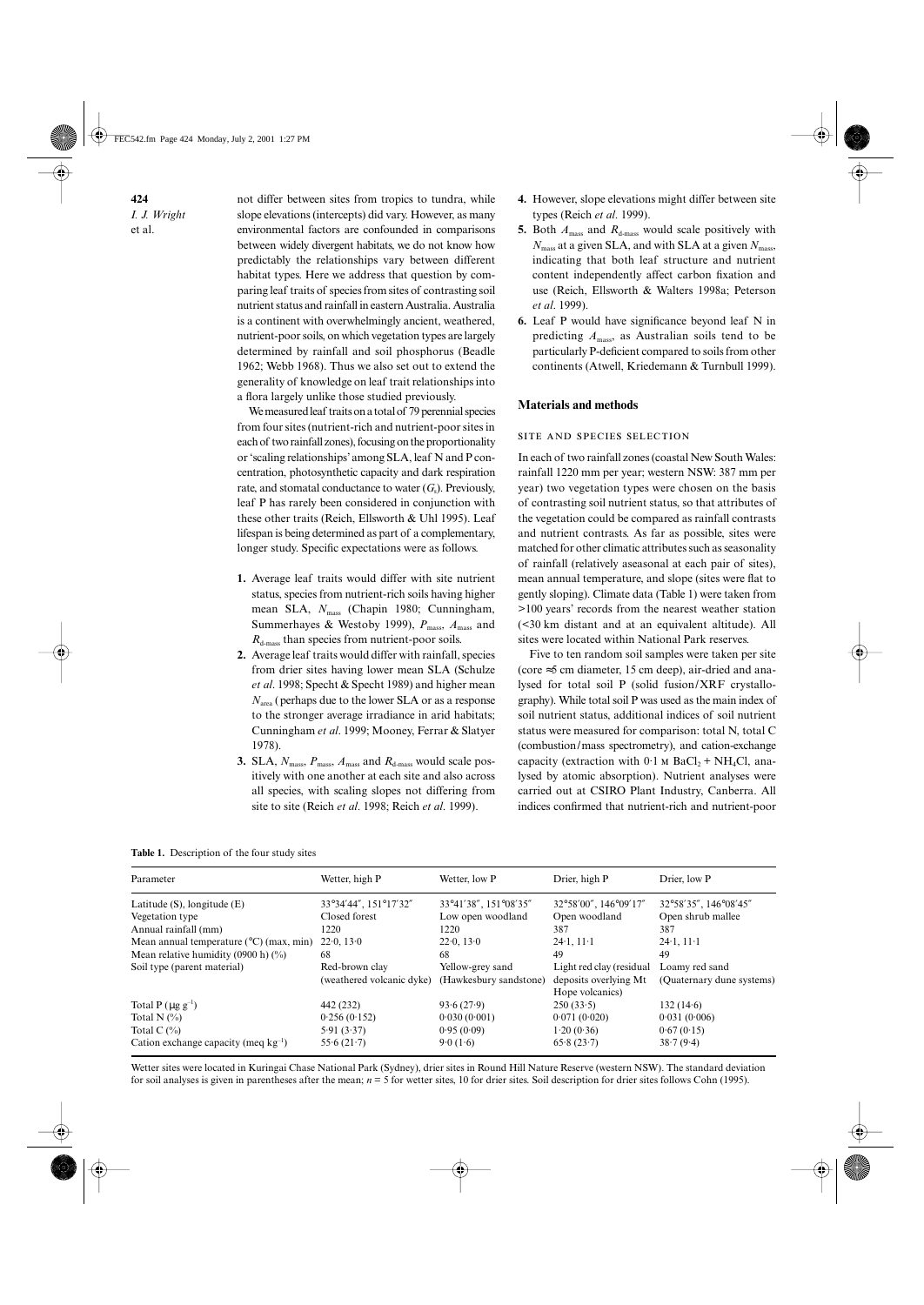soils had been chosen within each rainfall zone, facilitating nutrient contrasts at two rainfall levels. The nutrient-poor soils were clearly more similar to each other than to the nutrient-rich soils, while the two nutrientrich sites differed somewhat in total P. Rainfall contrasts across all species or between nutrient-rich and nutrientpoor sites were valid in the sense that the large difference in rainfall was probably the main contrasting site property.

Between 17 and 23 taxa were studied at each site, chosen from among perennial, non-climbing/twining plants. Species were chosen randomly from a previously compiled species list at the wetter, nutrient-poor site. Elsewhere, all available species were used provided at least five individuals could be found (except *Exocarpos aphyllus*, three individuals only). In order to obtain sufficient species at the species-poor, drier sites, two subsites located several kilometres apart were sampled for each site type. Initially the study design was limited to dicots only, but this criterion was relaxed where any particularly abundant non-dicot species were encountered so that site representability was maintained (one conifer, one cycad and one grass were included, each at different sites). Five species occurred at more than one site (at both nutrient-rich and nutrient-poor sites at low rainfall in all cases); these were not combined in analyses as the aim was to compare traits of representative vegetation at each site. The 79 study species ('species' is used here in the loose sense to include subspecies and, in two cases, currently unrecognized varieties) were taxonomically diverse, representing 24 families, and included trees, shrubs, subshrubs and one perennial grass,  $N_2$ -fixers and non  $N_2$ -fixers, mostly  $C_3$  but two  $C_4$  species, and species with broad leaves, needle leaves and no leaves (but photosynthetic stems). The full species list and raw data are available on request.

#### MEASUREMENT OF LEAF TRAITS

Standard methods were followed for measuring leaf traits (Bassow & Bazzaz 1997; Eamus *et al*. 1999; Reich *et al*. 1998; Reich *et al*. 1999). All leaf traits were measured on young to medium-aged, fully expanded, outer-canopy leaves. Measurements of photosynthetic capacity ( $A_{\text{mass}}$  and  $A_{\text{area}}$ ), dark respiration rate ( $R_d$ ) and stomatal conductance to water  $(G_s)$  were made using two portable photosynthesis systems equipped for automatic temperature,  $CO<sub>2</sub>$  and water vapour control (CIRAS-1, PP Systems, Hitchin, UK) and operated in the differential mode. We used standard cuvettes (broadleaf PLC-B and narrowleaf PLC-N). Leaves were collected from mid- to late morning (0800– 1200 h), still attached to branches (Dang *et al*. 1997; Mitchell, Bolstad & Vose 1999; Reich *et al*. 1998), and measurements of  $A$  and  $G_s$  were made immediately. For the larger-leaved species, only the portion fitting in the cuvette was used for measurements; for small-leaved species gas exchange was measured on multiple leaves

© 2001 British Ecological Society, *Functional Ecology*, **15**, 423–434

simultaneously. Photosynthesis and  $G_s$  measurements were made at saturating or near-saturating light conditions (infrequently, artificial light sources were used when clouds obscured the sun), and at semi-controlled temperatures (mean PAR 1429  $\mu$ mol m<sup>-2</sup> s<sup>-1</sup>, SE 11.9,  $n = 487$ ; mean temperature 25.5 °C, SE 0.9 °C), with an average of 6·2 samples taken per species, all from different individuals (except *Exocarpos aphyllus*). Branches used for  $R_d$  measurements were kept moist and stored in the dark at cool temperatures ( $\approx$ 5 °C, to minimize any decline in carbohydrate status prior to measurement) for 1–3 h before being warmed up and dark respiration measured (mean temperature  $= 25.0 \degree C$ , SE 0.04 °C,  $n = 472$ ; average sample size 6.5 per species). As stem material was present in the cuvette for  $R_d$ measurements for 16 species, this was also dried and weighed, and an adjusted foliar dark-respiration index calculated by assuming that the rate of stem respiration per unit mass was on average 0·68 times that of the rate for leaf material. We used this ratio based on an analysis of measured rates for stems and associated leaves for 13 species from three different studies (Walters, Kruger & Reich 1993; Walters & Reich, 2000; J.L. Machado and P.B.R., unpublished results), for which the mean ratio of stem  $R_d$ /leaf  $R_d$  was 0·68 (±0·06 SE among species). An analogous index was calculated for  $R_d$  on an area basis.  $R_d$  measurements reported here are for these adjusted indices. The mean difference between adjusted and unadjusted measures was 10%. Overall, the two indices were strongly correlated  $(r = 0.992)$  and the choice of one or the other would not have changed the results in a qualitative sense.

Projected leaf area was determined with a flat-bed scanner and image analysis software (DELTA-T, Cambridge, UK). Leaves were oven-dried for a minimum of 48 h at 65 °C, weighed, finely ground, and analysed for Kjeldahl N and P.

#### DATA ANALYSIS

Individual measurements were averaged for each species– site combination, as we were primarily interested in cross-species trait relationships and differences in these relationships among sites. Variance components analysis (ANOVA, type I sums of squares) revealed that between-species variation in leaf traits was generally greater than or equal to that within species, in line with previous findings (Bassow & Bazzaz 1997; Reich *et al*. 1999); the proportion of variance explained by species was *A*mass 72%, *A*area 46%, *G*s 50%, SLA 89%, *R*d-mass 77%,  $R_{d\text{-area}}$  70%. All variables showed approximately log-normal distributions, but were deemed normal following log transformation (Kolmogorov–Smirnov test,  $\alpha = 0.05$ ).

Standardized major axis (SMA) slope-fitting techniques were considered most appropriate for describing bivariate relationships as *X* as well as *Y* variables had variation associated with them due to both measurement error and species sampling, hence it was inappropriate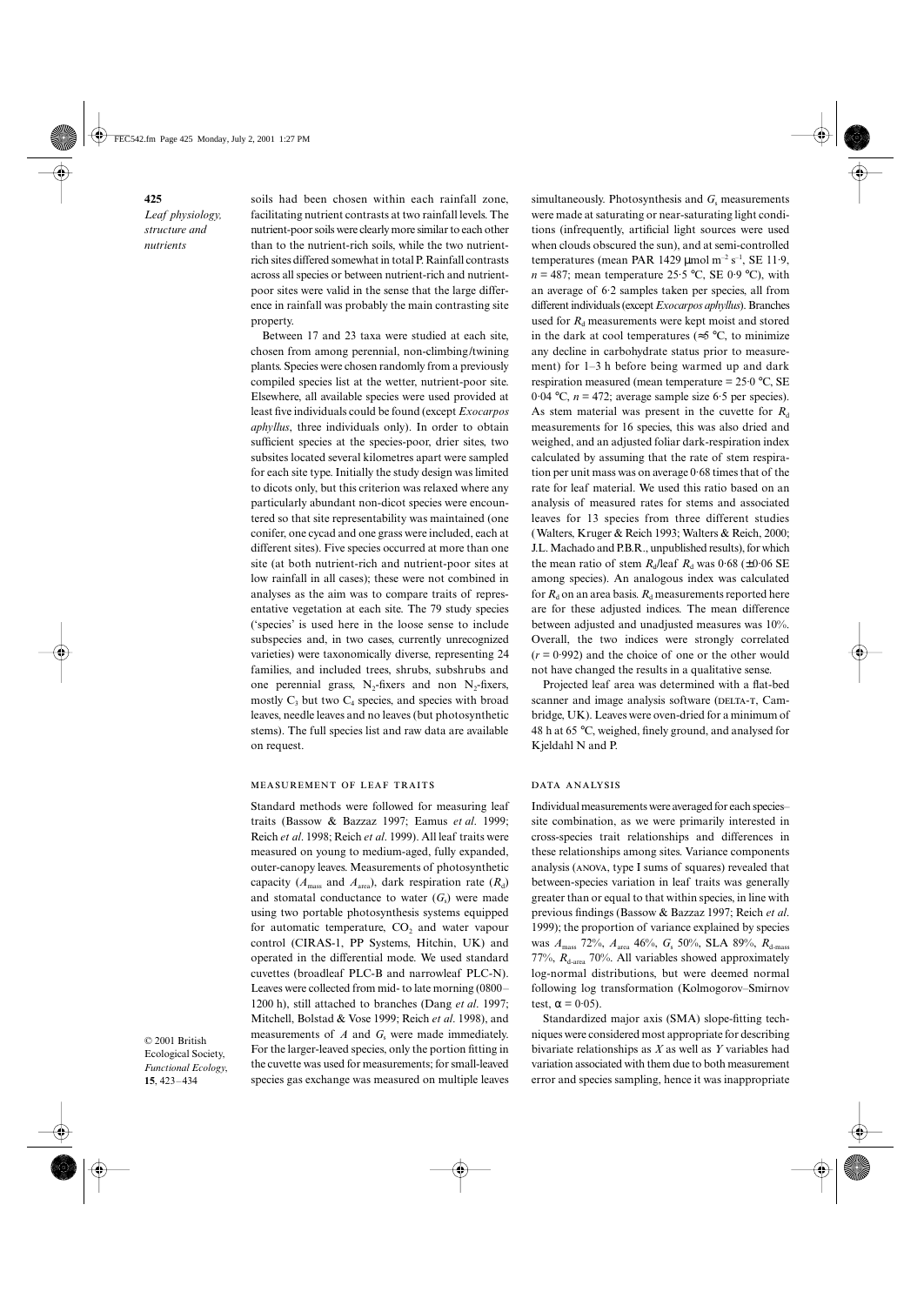

**Fig. 1.** Hypothetical shifts between sites in species-trait combinations for two traits *X* and *Y* (same SMA slopes assumed). Shift 1: correlated upward shifts in *X* and *Y* result in same SMA elevation for sites 1 and 2. Shift 2: an upward shift in *Y* combined with no change in *X* results in a higher SMA elevation for site 3 than for site 1.

to minimize sums of squares in the *y* dimension only (Sokal & Rohlf 1995). These 'scaling' slopes, calculated on log-transformed variables, give the proportional relationship between variables. SMA slopes are generally steeper than the corresponding model 1 slopes, with the SMA slope equal to the model 1 slope divided by the correlation coefficient between log *Y* and log *X*.

An SMA slope can be thought of as the first principal (or major) axis of the roughly elliptical cloud of points obtained when two normally distributed variables are plotted against each other (Fig. 1). In comparing the clouds of points from two sites, a number of results are possible. First, the slope of the principal axes may differ between sites. If the slopes do not differ (expectation 3), the two clouds may (i) overlap in both dimensions (no difference in SMA elevation); (ii) be shifted along the axis relative to each other (no difference in slope or elevation – however, shifts in site means will be correlated; Fig. 1, shift 1); (iii) be shifted in one dimension only (resulting in a difference in slope elevation, and a shift in site means in one dimension only; Fig. 1, shift 2).

SMA slopes were fitted for each site individually, with confidence intervals (95%) calculated following Pitman (1939). Tests for homogeneity of slopes and calculation of common slopes followed Warton & Weber (2001), using a likelihood ratio method. Where a common slope could be fitted (test for homogeneity,  $P > 0.05$ ), differences in elevation (intercept) of slopes were tested by *t*-test or ANOVA (and *post hoc* Tukey's HSD test where appropriate) of group mean *Y*′, where *Y*′ is *Y* transformed as *Y* – *bX* for each group and *b* is the common slope (slopes transformed so slope  $= 0$ and group means compared). These analyses used an SMA analogue of standard ANCOVA. Model 1 multiple regressions were used for examining trait relationships involving two independent variables as there is no straightforward analogous procedure using SMA slopes. Comparisons of site means for individual traits were made with *t*-tests or ANOVA. All statistical tests were significance tested at  $\alpha = 0.05$ . Marginally significant

© 2001 British Ecological Society, *Functional Ecology*, **15**, 423–434

results  $(0.05 < P < 0.10)$  are reported as such; significance levels for clearly non-significant results  $(P > 0.10)$  are not listed in every case, for brevity.

#### **Results**

## COMPARISON OF TRAIT MEANS BY SOIL NUTRIENTS AND RAINFALL

As predicted (expectation 1), species from nutrientrich soils had higher mean leaf  $N_{\text{mass}}$ ,  $P_{\text{mass}}$  and  $A_{\text{mass}}$ than species from nutrient-poor soils, whether comparing species from nutrient-rich and nutrient-poor sites within each rainfall zone separately, or with all species pooled (all  $P \le 0.05$ ). Comparing all species or wetter sites only, mean SLA was higher on nutrientrich soils  $(P < 0.010)$ , yet no difference in mean SLA was found with soil nutrients for drier sites.  $R_{d\text{-mass}}$  was marginally higher  $(0.05 < P < 0.10)$  at nutrient-rich sites in comparisons between dry-site species and across all species, but no difference was found between the wetter sites. No consistent trends with site nutrient status were found for other leaf traits.

On average, species from drier sites had higher leaf N and P per dry mass or area, and higher  $R_{d\text{-area}}$ , whether comparing the pairs of nutrient-rich and nutrient-poor sites separately or with all species pooled (all  $P < 0.001$ ). Mean SLA was lower and  $R_{\text{d-mass}}$  higher at dry sites in comparisons across all species or between the two nutrient-rich sites, but not when comparing the two nutrient-poor sites. In summary, expectation 2 was broadly supported by the data, and trends in dark respiration rates tended to follow those in leaf N.

## PHOTOSYNTHETIC ASSIMILATION (A) VERSUS LEAF NITROGEN AND SLA

*A*mass and *N*mass were positively associated at all sites, with a stronger relationship (higher *r*) at the nutrientrich site within each rainfall zone (Fig. 2a; Table 2). Individual slopes were heterogeneous ( $P = 0.026$ ), but neither slopes nor elevations differed between sites within either rainfall zone (although slopes were marginally heterogeneous at high rainfall;  $P = 0.06$ ). Fitting common slopes within each rainfall zone,  $A_{\text{mass}}$  increased faster than proportionately with  $N_{\text{mass}}$  (1.8 at dry sites, 1·2 at wetter sites), although these slopes had overlapping confidence intervals and only the dry-site slope was significantly steeper than 1. At dry sites  $A_{\text{mass}}$  was lower at a given  $N_{\text{mass}}$  than at wetter sites.

Photosynthesis–N relationships tended to be weaker when the axes were rescaled via SLA to an area basis (Table 2). Individual slopes were non-heterogeneous  $(P = 0.958)$ , with a common slope of 0.84 (95% CI, 0·72–0·99). Again, there were clear differences in slope elevation, with lower  $A_{\text{area}}$  at a given  $N_{\text{area}}$  for dry-site species (pairwise rainfall contrasts, all *P* < 0·002), and no difference between sites within either rainfall zone.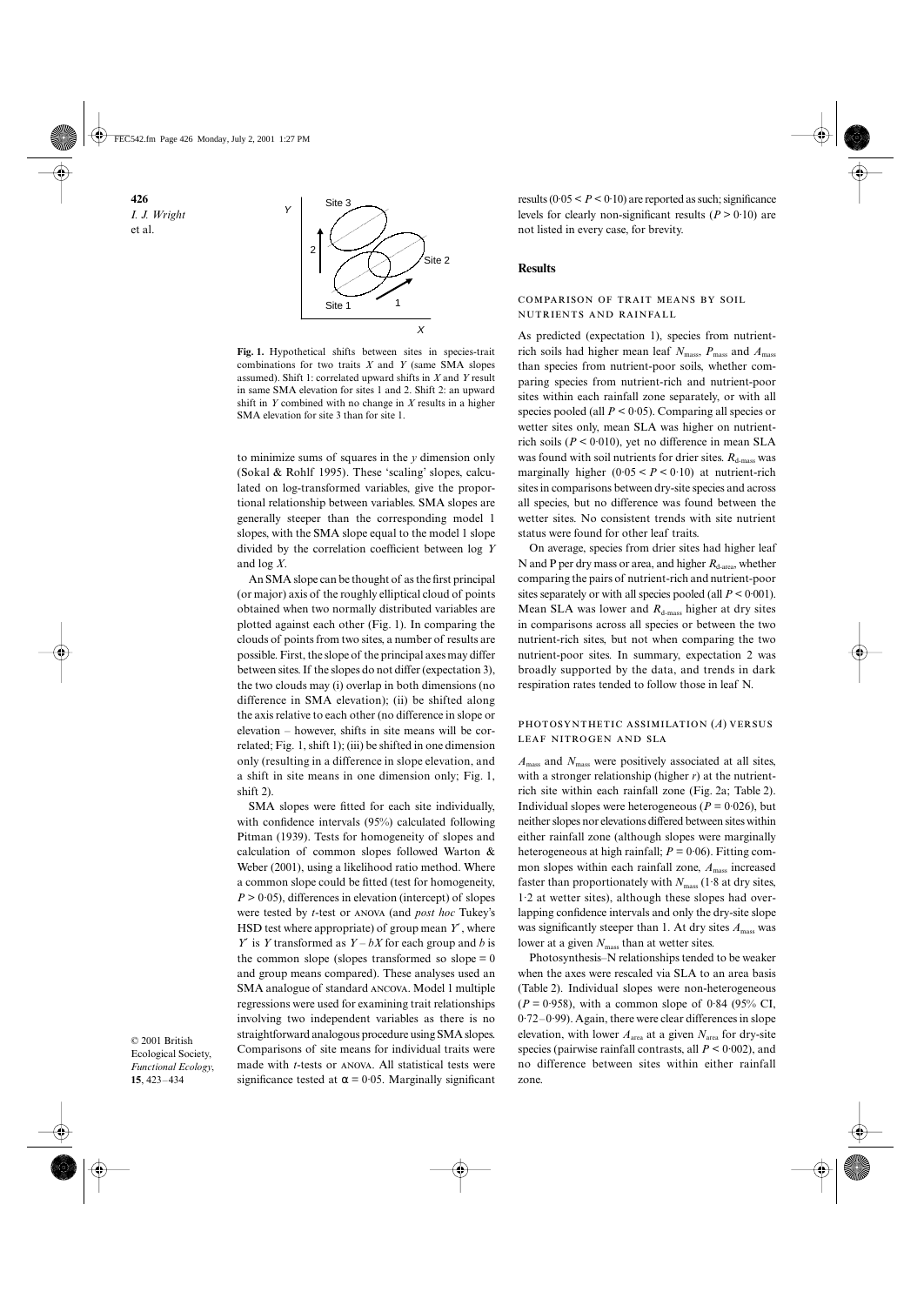

**Fig. 2.** Standardized major axis (SMA) relationships between  $A_{\text{mass}}$ ,  $N_{\text{mass}}$  and SLA. In all analyses, where SMA slopes did not differ significantly in slope or elevation, common slopes were fitted firstly within rainfall zones or, secondly, across all species. Dashed lines indicate SMA slopes for low-rainfall sites, solid lines indicate slopes for highrainfall sites. Slope and  $r^2$  values are given in Table 2. (a)  $A_{\text{mass}}$ on *N*mass. Common slopes fitted within each rainfall zone: low rain 1·82 (95% CI 1·45, 2·29); high rain 1·19 (0·87, 1·63). (b)  $A<sub>mass</sub>$  on SLA. Individual slopes did not differ ( $P = 0.221$ ), with a common slope of 1.09 (0.95, 1.24). (c)  $N_{\text{mass}}$  on SLA. Individual slopes did not differ  $(P = 0.176)$ , with common slope of  $0.67$  ( $0.52$ ,  $0.86$ ), but higher  $N<sub>mass</sub>$  at a given SLA at low rainfall (pairwise contrasts on rainfall, all  $P \leq 1 \times 10^{-5}$ ).

*A*mass and SLA were positively related at all sites (Fig. 2b), with individual slopes not differing significantly from one another. The common slope of 1·09 indicated close-to-proportional scaling between the two traits. There were no differences in slope elevation with soil nutrient status within either rainfall zone, or between rainfall zones themselves.

*N*mass and SLA were positively associated at all sites (Fig. 2c), with individual slopes non-heterogeneous, and a common slope of 0·67. Clear differences between dry-site and wet-site species emerged, with 1·7 times higher  $N_{\text{mass}}$  at a given SLA at dry sites. Higher  $N_{\text{mass}}$  at a given SLA indicates higher  $N<sub>area</sub>$  also. No differences were found in slope elevation between nutrient-rich and nutrient-poor sites within either rainfall zone.

Multiple regressions of  $A_{\text{mass}}$  on  $N_{\text{mass}}$  and SLA were used to explore further the interplay between these traits (expectation 5). With species pooled by rainfall (given the distinction by rainfall in Fig. 2a,c), partial regression coefficients indicated that *A*mass increased with SLA at a given  $N_{\text{mass}}$ , yet increased only weakly (and marginally significantly at high rainfall only) with *N*mass at a given SLA (Table 3). Similar results were obtained with sites considered individually (results not shown). The magnitude and significance of these coefficients cannot be directly compared with those from the bivariate analyses (SMA analogues would be steeper than model 1 coefficients).

#### **LEAF PHOSPHORUS**

*P*mass and *N*mass were strongly associated at the two dry sites, yet only weakly associated at the wetter sites (Fig. 3a; Table 2). Individual slopes were non-heterogeneous  $(P = 0.392)$ . Species from drier sites had higher  $P_{\text{mass}}$  at a given *N*mass in comparisons of the pairs of nutrientrich and -poor sites. At low rainfall, individual slopes did not differ in elevation, while at high rainfall, the elevation was higher at the nutrient-rich site.

 $A_{\text{mass}}$  and SLA showed similar relationships to  $P_{\text{mass}}$ as to  $N_{\text{mass}}$  (Fig. 3b).  $A_{\text{mass}}$  and  $P_{\text{mass}}$  were positively associated at all sites, although the relationship was weak at the Sydney high-nutrient site. Still, slopes did not differ between sites. Species from drier sites had lower *A*mass at a given *P*mass. At low rainfall, individual slopes did not differ in elevation, while at high rainfall, the elevation was higher at the nutrient-poor site.

SLA and  $P_{\text{mass}}$  were positively associated at all sites (Fig. 3c), although again the relationship was weakest at the wetter, nutrient-rich site. Slopes were nonheterogeneous, with tests for elevation differences indicating higher  $P_{\text{mass}}$  at a given SLA at dry sites (therefore they also had higher  $P_{\text{area}}$ ), and higher  $P_{\text{mass}}$ at a given SLA at the nutrient-rich site within each rainfall zone.

We suggested that leaf P would have additional significance after leaf N in predicting *A*mass (expectation 6). In fact, this turned out to be supported only at nutrient-poor sites (and then rather weakly), where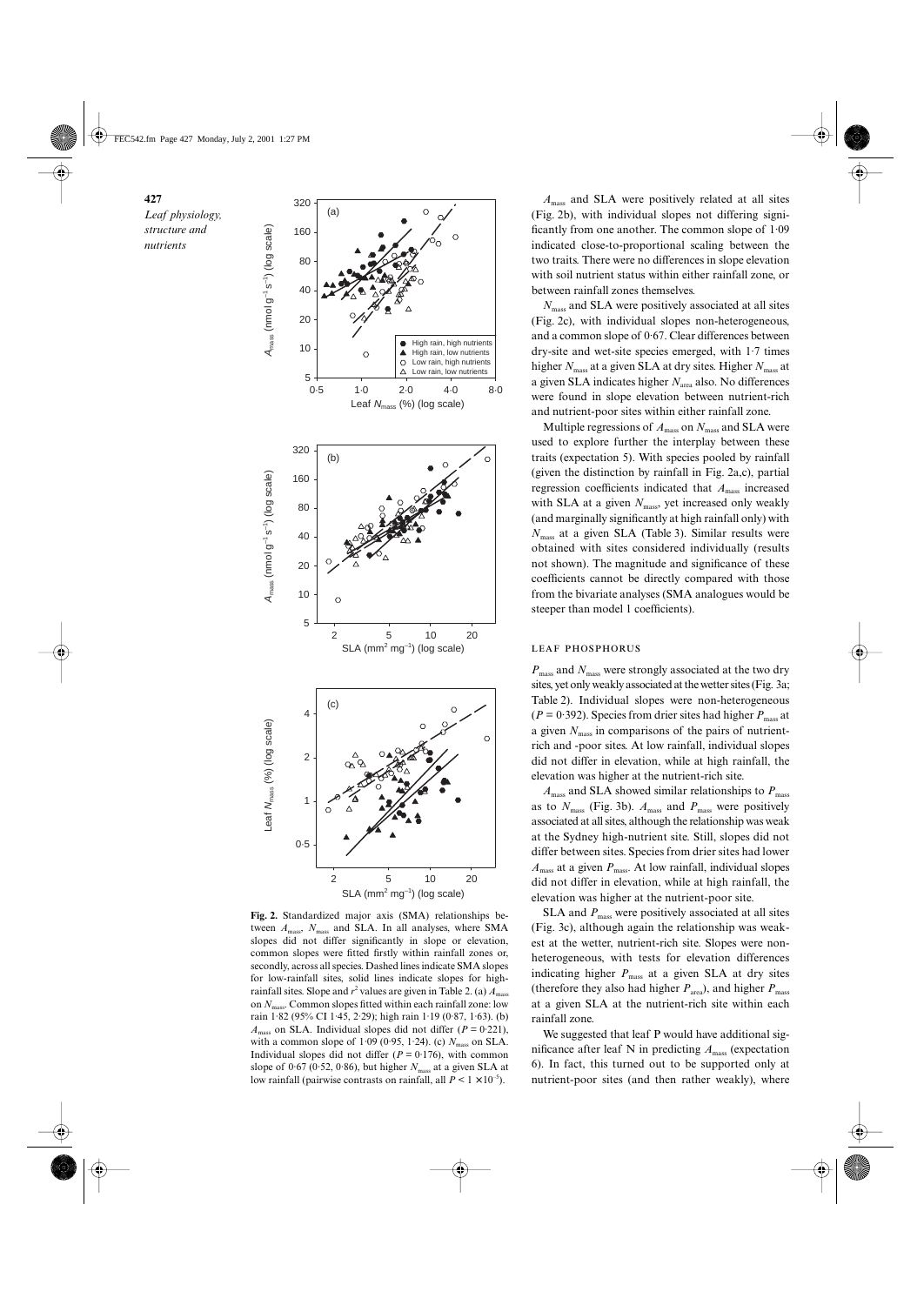**Table 2.** SMA slopes (95% confidence intervals in parentheses), and correlation *r* and *P* values\* for individual sites

| Y                   | X                 | Wetter, high P                               | Wetter, low P                     | Drier, high P                     | Drier, low P                              |
|---------------------|-------------------|----------------------------------------------|-----------------------------------|-----------------------------------|-------------------------------------------|
| $A_{\rm mass}$      | $N_{\rm mass}$    | 1.55(1.01, 2.37), 0.56, 0.016                | 0.83(0.51, 1.36), 0.37, 0.146     | $1.98$ (1.52, 2.59), 0.80, <0.001 | $1.43$ (0.92, 2.23), 0.29, 0.207          |
| $A_{\text{area}}$   | $N_{\text{area}}$ | $0.78$ (0.49, 1.24), 0.41, 0.095             | 0.85(0.54, 1.36), 0.49, 0.048     | 0.92(0.59, 1.36), 0.06, 0.803     | 0.81(0.52, 1.26), 0.34, 0.133             |
| $A_{\rm mass}$      | <b>SLA</b>        | 1.30(0.93, 1.84), 0.75, <0.001               | 0.83(0.53, 1.31), 0.52, 0.034     | 1.16(0.94, 1.43), 0.89, <0.001    | 0.89(0.64, 1.24), 0.72, <0.001            |
| $N_{\rm mass}$      | <b>SLA</b>        | $0.84$ (0.52, 1.37), 0.31, 0.208             | 1.00 (0.62, 1.62), 0.43, 0.086    | 0.59(0.46, 0.74), 0.85, <0.001    | $0.62$ (0.41, 0.94), 0.48, 0.029          |
| $P_{\text{mass}}$   | $N_{\rm mass}$    | $0.82$ (0.50, 1.35), 0.25, 0.318             | $0.68$ (0.40, 1.15), 0.003, 0.992 | 1.06(0.77, 1.45), 0.71, <0.001    | $1.09$ (0.77, 1.53), 0.69, 0.001          |
| $A_{\rm mass}$      | $P_{\text{mass}}$ | $1.88$ ( $1.13$ , $3.13$ ), $0.02$ , $0.953$ | $1.23$ (0.75, 2.00), 0.39, 0.124  | $1.87$ (1.36, 2.57), 0.70, <0.001 | 1.32(0.90, 1.93), 0.57, 0.007             |
| $P_{\text{mass}}$   | <b>SLA</b>        | $0.69$ (0.42, 1.15), 0.03, 0.906             | $0.67$ (0.42, 1.09), 0.44, 0.076  | $0.62$ (0.50, 0.77), 0.88, <0.001 | $0.68$ (0.48, 0.96), 0.67, 0.001          |
| $R_{\text{d-mass}}$ | $N_{\rm mass}$    | 1.31(0.86, 2.00), 0.58, 0.011                | 1.28(0.83, 1.99), 0.57(0.016)     | 1.95(1.45, 2.62), 0.75, <0.001    | $1.53$ $(1.01, 2.30), 0.48, 0.027$        |
| $R_{\rm d-area}$    | $N_{\text{area}}$ | 0.91(0.62, 1.33), 0.68, 0.002                | $0.74$ (0.45, 1.24), 0.27, 0.303  | 1.44(0.96, 2.16), 0.40, 0.058     | 0.91(0.61, 1.36), 0.51, 0.019             |
| $R_{\text{d-mass}}$ | <b>SLA</b>        | 1.11 (0.71, 1.72), 0.50, 0.034               | 1.28(0.90, 1.83), 0.75, 0.001     | 1.14(0.83, 1.56), 0.71, <0.001    | 0.95(0.67, 1.36), 0.66, 0.001             |
| $R_{\text{d-mass}}$ | $A_{\rm mass}$    | 0.85(0.57, 1.26), 0.64, 0.004                | 1.54(0.94, 2.51), 0.38, 0.136     | 0.98(0.70, 1.39), 0.63, 0.001     | 1.07(0.73, 1.56), 0.58, 0.006             |
| $A_{\rm area}$      | $G_{s}$           | 0.98(0.66, 1.45), 0.66, 0.003                | $1.28$ (0.87, 1.87), 0.71, 0.002  | 0.95(0.65, 1.38), 0.54, 0.007     | $0.64\uparrow (0.46, 0.89), 0.72, <0.001$ |

\**P* values refer to the null hypothesis that the traits would have a correlation of 0, although this is not strictly correct as we expected all leaf traits to be positively associated based on reports in the literature (see Introduction).

†With the outlier *Eutaxia microphylla* removed (see text) the slope was 0·77 (0·57, 1·02), *r* = 0·80, *P* < 0·001.

*P*mass added 15% (high rain) to 27% (low rain) explanatory power after  $N_{\text{mass}}$  to multiple regression models predicting *A*mass, with the regression coefficients for *P*<sub>mass</sub> higher than those for *N*<sub>mass</sub> (Table 3). In contrast, adding  $P_{\text{mass}}$  made little difference at nutrient-rich sites  $(2-3)$ % extra explanatory power), with the regression coefficients for  $N_{\text{mass}}$  higher than for  $P_{\text{mass}}$  in these cases.

## LEAF DARK RESPIRATION  $(R_{\text{D-MASS}}$  AND  $R_{\text{D-AREA}}$

 $R_{d\text{-mass}}$  was positively related to  $N_{\text{mass}}$  at all sites (Fig. 4a). Individual slopes did not differ between sites, with a common slope of 1.6 indicating that  $R_{d\text{-mass}}$  scaled greater than proportionally with leaf N. At a given  $N_{\text{mass}}$ ,  $R_{\text{d-mass}}$  was higher at the high-rain, nutrient-poor site than at either dry site, and marginally higher than at the high-rain, nutrient-rich site ( $P = 0.068$ ).  $R_{d\text{-area}}$  was positively related to  $N_{\text{area}}$  at each site (Table 2), with no differences between slopes  $(P = 0.173)$  or elevations  $(P = 0.191)$ , and a common slope of 0.98.

 $R_{\text{d-mass}}$  was positively related to SLA at all sites (Fig. 4b), with non-heterogeneous individual slopes (common slope 1.1).  $R_{d\text{-mass}}$  was clearly higher at dry sites at a given SLA, following the elevation differences between *N*mass–SLA slopes. In addition, slope elevation was higher at low nutrients when comparing the two wetter sites. Multiple regressions of  $R_{\text{d-mass}}$  on SLA and  $N_{\text{mass}}$ (expectation 5) indicated that the  $R_{d\text{-mass}}$ -SLA and  $R_{\text{d-mass}}-N_{\text{mass}}$  relationships were somewhat independent of each other. For example, with species pooled by rainfall,  $R_{d\text{-mass}}$  increased with  $N_{\text{mass}}$  at a given SLA and increased with SLA at a given  $N_{\text{mass}}$  (Table 3). Similar results were obtained in regressions run for each site individually, although with wider confidence intervals (and reduced statistical power) the regression coefficients were significantly >0 in few cases (results not shown).

 $R_{\text{d-mass}}$  scaled positively with  $A_{\text{mass}}$ , with clear differences in slope elevation but not in slope indicating that dry-site species had ≈1.8-fold higher  $R_{d{\text{-}mass}}}$  at a given  $A<sub>mass</sub>$  (Fig. 4c). The common fitted slope of 1.04

**Table 3.** Model 1 multiple regressions (species pooled by rainfall) of  $A_{\text{mass}}$  against  $N_{\text{mass}}$  and SLA, and  $R_{\text{d-mass}}$  against  $N_{\text{mass}}$  and SLA

|        | Variables                 |                        | Wet sites  |                              |                  | Dry sites  |                           |                  |
|--------|---------------------------|------------------------|------------|------------------------------|------------------|------------|---------------------------|------------------|
|        | Dependent                 | Independent            | $r^2$ , F  | β                            | $\boldsymbol{P}$ | $r^2$ , F  | β                         | $\boldsymbol{P}$ |
|        | $log A_{\text{mass}}$     | $log N_{\text{mass}}$  | 0.57, 21.1 | $0.31 (-0.02, 0.64)$         | 0.068            | 0.72, 53.4 | $0.31 (-0.14, 0.77)$      | 0.173            |
|        |                           | <b>SLA</b>             |            | 0.62(0.34, 0.90)             | < 0.001          |            | 0.81(0.53, 1.09)          | < 0.001          |
|        |                           | Intercept              |            | 1.27(1.03, 1.50)             | < 0.001          |            | 1.06(0.91, 1.21)          | < 0.001          |
|        | $log R$ <sub>d-mass</sub> | $\log N_{\rm mass}$    | 0.42, 11.6 | 0.44(0.06, 0.81)             | 0.025            | 0.58, 27.7 | 0.72(0.17, 1.28)          | 0.012            |
|        |                           | <b>SLA</b>             |            | 0.39(0.07, 0.71)             | 0.019            |            | 0.46(0.12, 0.81)          | 0.010            |
|        |                           | Intercept              |            | 0.48(0.21, 0.75)             | 0.001            |            | 0.49(0.31, 0.67)          | < 0.001          |
| High P | $log A_{\text{mass}}$     | $log N_{\text{mass}}$  | 0.33, 3.66 | 0.92(0.19, 1.64)             | 0.016            | 0.68, 21.3 | 1.21(0.47, 1.96)          | 0.003            |
|        |                           | $log P_{\text{mass}}$  |            | $-0.25$ ( $-1.13$ , $0.63$ ) | 0.553            |            | $0.50(-0.20, 1.20)$       | 0.154            |
|        |                           | Intercept              |            | 1.45(0.26, 2.64)             | 0.020            |            | 1.94(1.10, 2.79)          | < 0.001          |
| Low P  | $log A_{\text{mass}}$     | $\log N_{\text{mass}}$ | 0.29, 2.79 | $0.31(-0.10, 0.71)$          | 0.126            | 0.35, 4.78 | $-0.29$ ( $-1.07, 0.50$ ) | 0.455            |
|        |                           | $log P_{\text{mass}}$  |            | $0.47(-0.12, 1.07)$          | 0.109            |            | 0.93(0.21, 1.66)          | 0.015            |
|        |                           | Intercept              |            | 2.48(1.53, 3.43)             | < 0.001          |            | 2.70(1.79, 3.61)          | < 0.001          |

© 2001 British Ecological Society, *Functional Ecology*, **15**, 423–434

95% confidence intervals for partial regression coefficients are given in parentheses.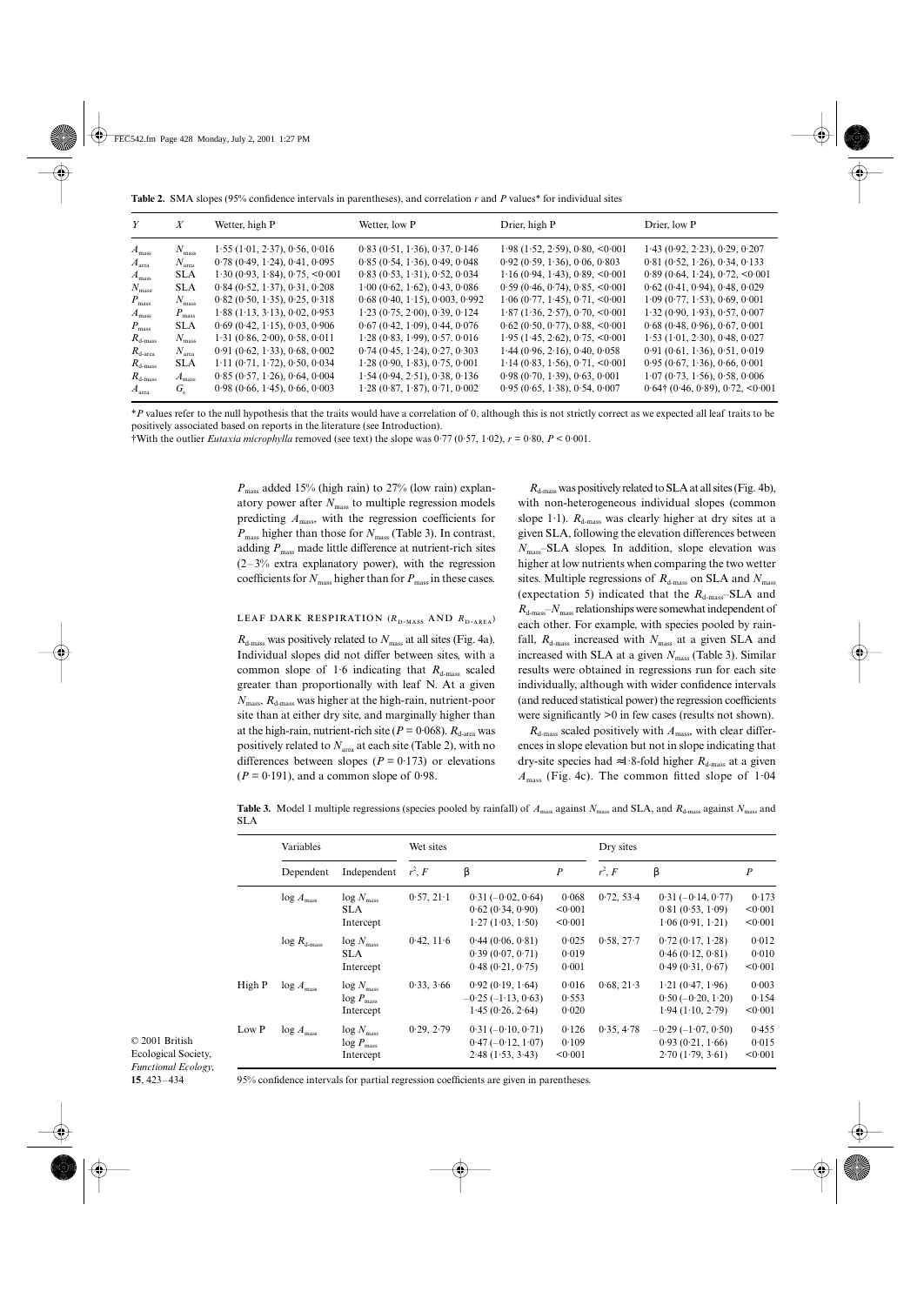

![](_page_6_Figure_2.jpeg)

**Fig. 3.**  $P_{\text{mass}}$  versus other traits, symbols as for Fig. 2. (a)  $P_{\text{mass}}$ on  $N_{\text{mass}}$ . Individual slopes did not differ  $(P = 0.392)$ , common slope of  $0.97 (0.75, 1.22)$ .  $P_{\text{mass}}$  was higher at a given *N*mass for species from drier sites (pairwise rainfall contrasts, all  $P < 0.001$ ), and for species at the nutrient-rich site within the high-rainfall zone  $(P = 0.021)$ . (b)  $A_{\text{mass}}$  on  $P_{\text{mass}}$ Individual slopes did not differ ( $P = 0.308$ ), common slope of 1.58 (1.36, 1.86).  $A_{\text{mass}}$  was higher at a given  $P_{\text{mass}}$  for species from wetter sites (pairwise rainfall contrasts, all  $P < 1 \times 10^{-9}$ ), and for species at the nutrient-poor site within the highrainfall zone ( $P = 0.003$ ). (c)  $P_{\text{mass}}$  on SLA. Individual slopes did not differ ( $P = 0.951$ ), common slope of  $0.65$  ( $0.41$ ,  $0.95$ ). *P*mass was higher at a given SLA for species at drier sites (pairwise rainfall contrasts, all  $P < 1 \times 10^{-10}$ ), and for species at the nutrient-rich sites within each rainfall zone (pairwise nutrient contrasts, all  $P < 0.02$ ).

© 2001 British Ecological Society, *Functional Ecology*, **15**, 423–434

for Fig. 2. (a)  $R_{d\text{-mass}}$  on  $N_{\text{mass}}$ . Individual slopes did not differ (*P* = 0·292), common slope of 1·57 (1·36, 1·82). At a given  $N_{\text{mass}}$ ,  $R_{\text{d-mass}}$  was higher at the high-rainfall, nutrient-poor site than at either dry site ( $P = 0.003$ ), and marginally higher than at the high-rainfall, nutrient-poor site  $(P = 0.068)$ . No difference in slope elevation was found between the two dry sites. (b)  $R_{\text{d-mass}}$  on SLA. Individual slopes did not differ  $(P = 0.698)$ , common slope of 1.12 (0.92, 1.36).  $R_{d\text{-mass}}$  was higher at a given SLA at dry sites (pairwise rainfall contrasts, all  $P < 1 \times 10^{-5}$ ), and higher on nutrient-poor soil when comparing the two wetter sites ( $P = 0.019$ ). No difference in elevation was found between dry sites. (c)  $R_{d\text{-mass}}$  on  $A_{\text{mass}}$ . Slopes did not differ ( $P = 0.296$ ), common slope of  $1.04$  ( $0.86$ , 1.27).  $R_{d\text{-mass}}$  was higher at a given  $A_{\text{mass}}$  for dry-site species (pairwise rainfall contrasts, all *P* < 0·002), no difference within either rainfall zone.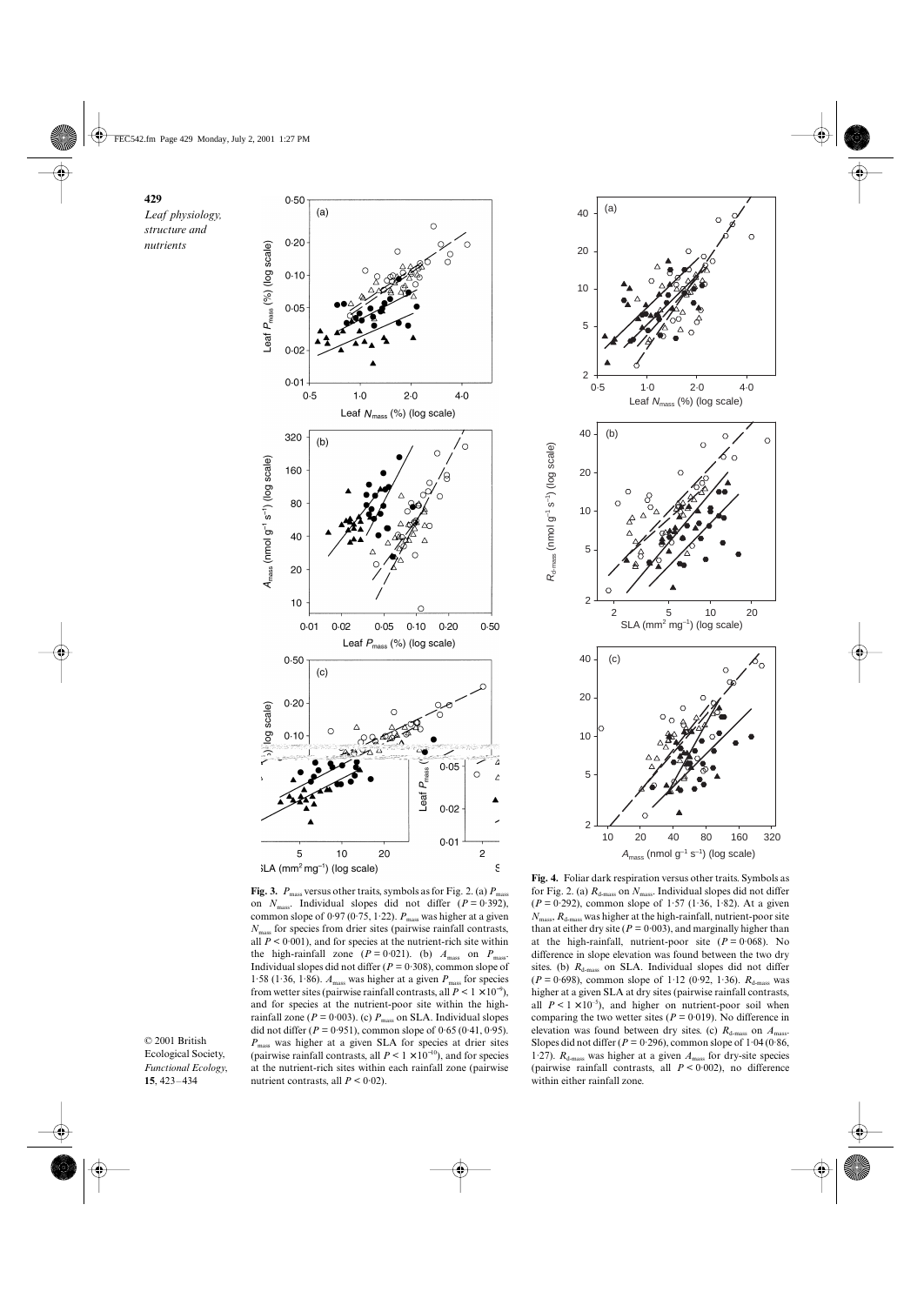**430** *I. J. Wright*  et al.

![](_page_7_Figure_1.jpeg)

Fig. 5.  $A_{area}$  on  $G_s$ , symbols as for Fig. 2. Assuming a common slope fitted across all sites of 0·94 (0·81, 1·11; see text), dry-site species had higher  $A_{area}$  at a given  $G_s$  (pairwise rainfall contrasts, all  $P < 0.007$ ), with an additional difference between nutrient-rich and nutrient-poor sites at high rainfall only  $(P = 0.002)$ .

indicated that  $R_{d\text{-mass}}$  and  $A_{\text{mass}}$  scaled proportionally with one another.

#### STOMATAL CONDUCTANCE TO WATER

 $A_{area}$  increased with stomatal conductance  $(G_s)$  within each site (Fig. 5). Slopes were weakly heterogeneous  $(P = 0.054)$ , with this effect driven strongly by one species at the drier, nutrient-poor site (*Eutaxia microphylla*). Slopes were non-heterogeneous with this species removed ( $P = 0.204$ , common slope 0.94), with higher  $A<sub>area</sub>$  at a given  $G<sub>s</sub>$  (i) at dry sites (highly significant in all pairwise contrasts;  $1.3$ - to  $2.1$ -fold higher), and (ii) at high versus low soil nutrients, comparing the two wetter sites (1.4-fold higher). Site mean  $G<sub>s</sub>$  was similar, but  $A_{\text{area}}$  was higher for the dry than for the wet site when comparing species on nutrient-rich soils ( $P = 0.580$ ,  $P = 0.036$ , respectively), but  $G<sub>s</sub>$  was lower at the dry site and  $A_{\text{area}}$  was similar when comparing species on nutrient-poor soils ( $P = 2 \times 10^{-7}$ ,  $P = 0.635$ ).

#### **Discussion**

#### BROAD TRENDS: SHIFTS IN TRAIT MEANS **BETWEEN HABITAT TYPES**

As predicted (expectation 1), species from nutrientpoor soils had generally lower leaf N and P concentrations and photosynthetic capacities than those from nutrient-rich soils, as well as deploying less leaf surface per unit leaf mass (SLA). Species with low SLA (generally thicker and/or higher density leaves; Niinemets (1999) tend to have long-lived leaves, at least partly because structural reinforcement renders them less susceptible to herbivory and other physical hazards (Chabot & Hicks 1982; Reich *et al*. 1997; Wright & Cannon 2001). Long leaf lifespan in resource-poor environments is generally thought to enhance nutrient

© 2001 British Ecological Society, *Functional Ecology*, **15**, 423–434

conservation, and to provide a longer time for the amortization of leaf construction costs in species with low rates of carbon gain (Aerts & van der Peijl 1993; Chabot & Hicks 1982; Chapin 1980; Kikuzawa 1991).

Species from drier habitats had generally higher leaf N per area than those from wetter sites, as predicted (expectation 2), as well as higher  $N_{\text{mass}}$ ,  $P_{\text{mass}}$  and  $P_{\text{area}}$ . The expected inverse trend in SLA (lower at drier sites) was partially supported by the data. Anatomically, higher *N*<sub>mass</sub> could reflect a larger volume fraction of mesophyll cells within the leaf (Roderick *et al*. 1999). Dry-site species also tended to have higher dark respiration rates.

Despite these broad differences in leaf traits between habitats, it is important to recognize that trait variation within any one habitat tended to be larger than the mean difference between any two habitats. For this reason, it tends to be more informative to look at trait relationships rather than trends in leaf traits one at a time.

## **SCALING RELATIONSHIPS BETWEEN LEAF TRAITS**

Some unifying results emerged using the conservative approach of calculating common slopes where individual SMA slopes did not differ in slope or elevation. As expected (expectation 3), photosynthetic capacity, dark respiration rate, leaf nutrients and SLA were positively associated in common slopes fitted across sites or rainfall zones, if only weakly within some individual sites. Reich *et al*. (1999) suggested that the similarity of coordinated relationships among leaf traits in disparate habitats provides strong evidence of convergent evolution. The 79 species studied here were taxonomically diverse and included a range of growth forms and leaf types, extending the generality of the relationships reported by Reich *et al*. (1997) and Reich *et al*. (1999) to another continent and to floras largely unlike those studied previously.

 $A_{\text{mass}}$  and  $R_{\text{d-mass}}$  increased more steeply with  $N_{\text{mass}}$ than when axes were re-scaled (via SLA) to area-based rather than mass-based expressions.  $A_{\text{mass}}$  and  $R_{\text{d-mass}}$ increased close to 1 : 1 with SLA and with each other. SLA and  $N_{\text{mass}}$  were themselves positively associated, but less than proportionally, such that a doubling in SLA was associated with a 1.6-fold increase in  $N_{\text{mass}}$ . From multiple regressions it was apparent that leaf N and SLA have partially independent effects on dark respiration rate, as predicted (expectation 5), although less so on photosynthetic capacity. That is, at a given N concentration  $A_{\text{mass}}$  and  $R_{\text{d-mass}}$  increased with SLA, while at a given SLA  $R_{d\text{-mass}}$  and (perhaps)  $A_{\text{mass}}$  increased with increasing  $N_{\text{mass}}$ . Therefore the steep bivariate relationships between  $N_{\text{mass}}$  and each of  $R_{\text{d-mass}}$  and  $A_{\text{mass}}$  appeared to be composites of the less steep  $N_{\text{mass}}$ SLA,  $A_{\text{mass}}$ -N and  $R_{\text{d-mass}}$ -N relationships.

Presumably photosynthetic capacity and leaf N are correlated because the bulk of leaf N is found in the photosynthetic complex (Field & Mooney 1986;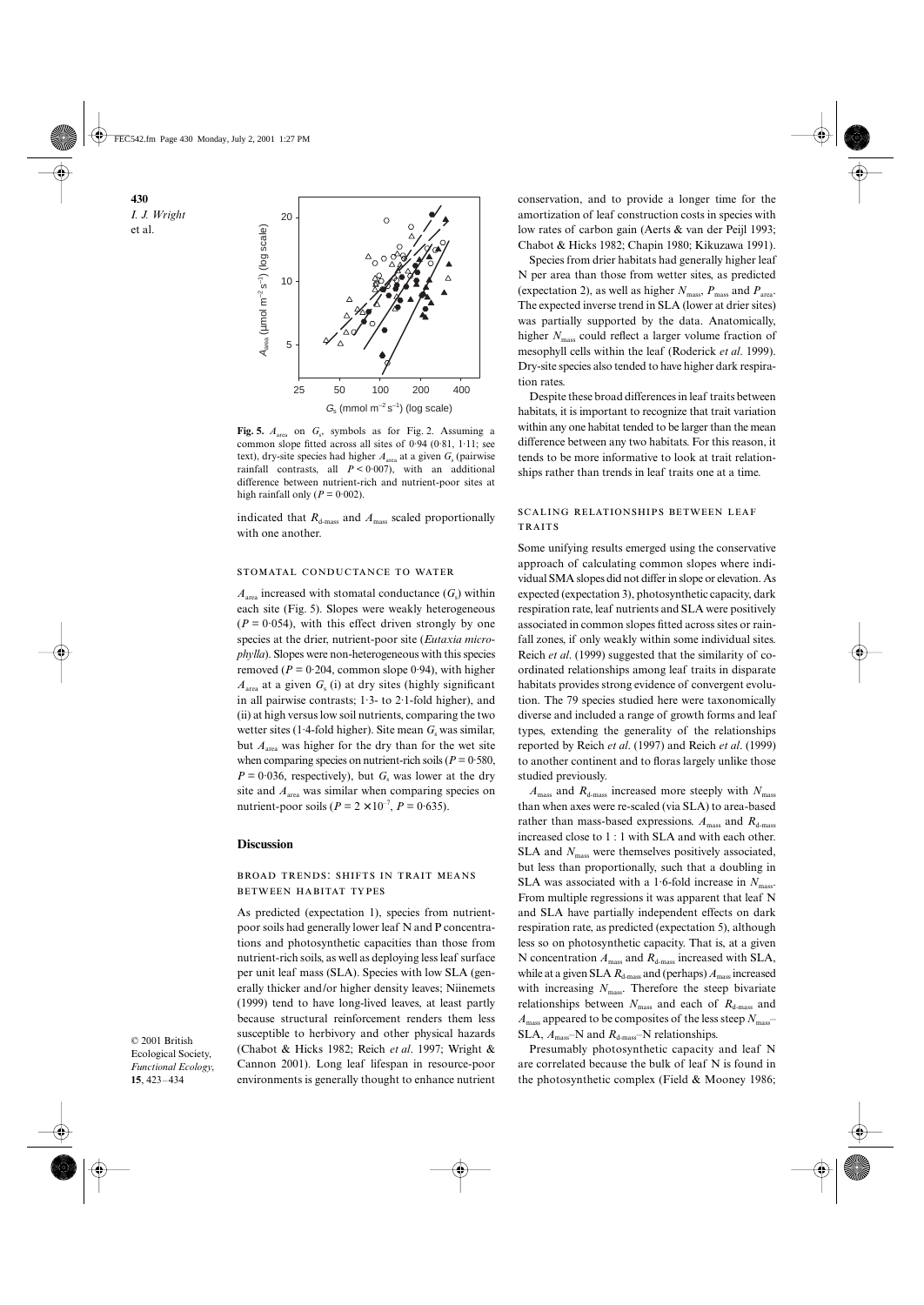Lambers, Chapin & Pons 1998). Higher-SLA leaves tend to have less structural material relative to metabolic components, less internal shading and shorter gas diffusion paths (Parkhurst 1994; Terashima & Hikosaka 1995), presumably contributing to the association between *A*mass and SLA at a given leaf N. Probably dark respiration rate increases with leaf N (at a given SLA) because, to a large extent,  $R_{d\text{-mass}}$  reflects protein turnover (Penning de Vries 1975; Ryan 1995), but also because phloem loading of photosynthates contributes to  $R_{d\text{-mass}}$  (Amthor 2000; Cannell & Thornley 2000), and high-N species had higher photosynthetic capacity. Similarly, the increase in  $R_{d\text{-mass}}$  with SLA (at a given leaf N) may have reflected increased phloem-loading associated with the higher *A*mass of high-SLA species at a given leaf N.

## ELEVATION DIFFERENCES IN SCALING **RELATIONSHIPS**

Although there were few significant differences in the slope of trait relationships between habitat types, differences in elevation were identified in many cases (expectation 4; shift type 2 in Fig. 1). Elevation differences with soil nutrient status occurred only at wetter sites, with species at the nutrient-rich site having (i) higher  $P_{\text{mass}}$  at a given  $N_{\text{mass}}$  or SLA; (ii) lower  $R_{\text{d-mass}}$  at a given  $N_{\text{mass}}$  or SLA; and (iii) lower  $A_{\text{area}}$  at a given  $G_s$ .

More notably, there were a number of elevation differences associated with rainfall. On average, dry-site species had (i) lower photosynthetic capacity at a given leaf N or P (per mass or per area); (ii) higher *N*mass or *P*mass at a given SLA (implying that they had higher  $N_{\text{area}}$  and  $P_{\text{area}}$ ; (iii) higher  $P_{\text{mass}}$  at a given  $N_{\text{mass}}$ ; (iv) higher  $R_{d\text{-mass}}$  at a given SLA or  $A_{\text{mass}}$  (generally following trends in N, although they also had somewhat higher  $R_{d\text{-mass}}$  at a given  $N_{\text{mass}}$ ; (v) lower  $A_{\text{area}}$  at a given *G<sub>s</sub>*. These trends appear to be part of a previously undocumented difference in leaf trait syndromes of high- and low-rainfall species.

## LEAF TRAIT SYNDROMES OF HIGH- VERSUS LOW-RAINFALL SPECIES

Low-rainfall species appeared to be engaging in a strategy that reduces water loss during photosynthesis, but incurs higher relative respiratory costs than for high-rainfall species. Water loss (transpiration) is largely a function of stomatal and boundary-layer conductance to water and the vapour pressure difference (VPD) between the interior and exterior of a leaf (Lambers *et al*. 1998). Assuming near-saturation of intercellular air spaces within a leaf, the size of this VPD is largely determined by the relative humidity of the external air and leaf temperature (Jones 1983). Thus at a given temperature, species at a low-humidity site would have higher leaf-to-air VPDs than species from a wetter site, and higher transpiration rates at a given  $G_s$ . For example, leaf-to-air VPDs were estimated to be 1·8-fold greater

© 2001 British Ecological Society, *Functional Ecology*, **15**, 423–434

at the drier sites in this study (based on average site temperature and relative humidity), indicating that dry-site species had higher average transpiration rates than wet-site species when comparing the nutrient-rich sites ( $P = 3 \times 10^{-5}$ ; where  $G_s$  did not differ between sites but  $A_{\text{area}}$  was higher at the dry site), but similar transpiration rates when comparing nutrient-poor sites  $(P = 0.098$ ; where  $G<sub>s</sub>$  was lower at the dry site, but  $A<sub>area</sub>$ did not differ). Thus species from dry sites achieved rates of carbon gain similar to (or higher than) wet-site species, with similar (or higher) transpiration rates also. Note, however, that these trends apply during active photosynthesis and do not imply that dry-site species fix as much carbon or use as much water as wet-site species over the course of a year.

Photosynthesis can be described using Fick's Law for the diffusion of gases, such that  $A_{area} = G_c(C_a - C_i)$ , where  $G_c$  is stomatal conductance to  $CO_2$ , and  $C_a$  and  $C_i$  are ambient and leaf internal  $CO_2$  concentrations, respectively (Lambers *et al.* 1998). As  $G_s$  is related to  $G<sub>c</sub>$  by the molar diffusion ratio between CO<sub>2</sub> and water, the result that dry-site species had lower  $A_{area}$  at a given  $G<sub>s</sub>$  indicates that they also had lower  $C<sub>i</sub>$  at a given  $G<sub>s</sub>$  (or  $G_c$ ). The key question is how these species reduce  $C_i$  to these low concentrations, yet maintain net photosynthetic rates similar to, or somewhat higher than, species from more humid sites. It is likely that this was achieved via higher photosynthetic enzyme content (higher leaf N per mass or area). The benefit of higher leaf N in dry-site species appeared to be the ability to achieve a given  $A_{area}$  at a lower  $G_s$ , thus not losing more water than wet-site species. The cost of this water-conserving strategy was apparent in their lower photosynthetic capacity at a given leaf N and their higher dark respiration rates (absolutely, or at a given photosynthetic rate), although presumably additional (unmeasured) costs would be associated with the need for increased N acquisition and increased herbivory risk to high N leaves.

## HOW GENERALLY DO LOW RAINFALL **SPECIES HAVE HIGH**  $N_{\text{APFA}}$ **?**

*N*area is the quotient of *N*mass over SLA. Here, dry-site species had higher average  $N_{\text{mass}}$  and lower SLA than wet-site species, and hence considerably higher *N*<sub>area</sub>. Higher  $N_{\text{mass}}$  has been suggested as a general property of arid-zone plants (Skujins 1981; West 1981). By contrast, taking a cost–benefit approach, Mooney & Gulmon (1979) argued that optimal leaf  $N_{\text{mass}}$  in arid-zone plants should be lower than that of species from more humid habitats, as photosynthetic rate would asymptote at a lower leaf enzyme content in plants subject to water stress (due to stomatal closure), while costs associated with higher enzyme concentrations would still increase linearly with greater leaf N. Considering data from many different studies, it now appears that there is no general relationship between *N*mass and aridity (Killingbeck & Whitford 1996). However, it is likely that  $N<sub>area</sub>$  is generally greater in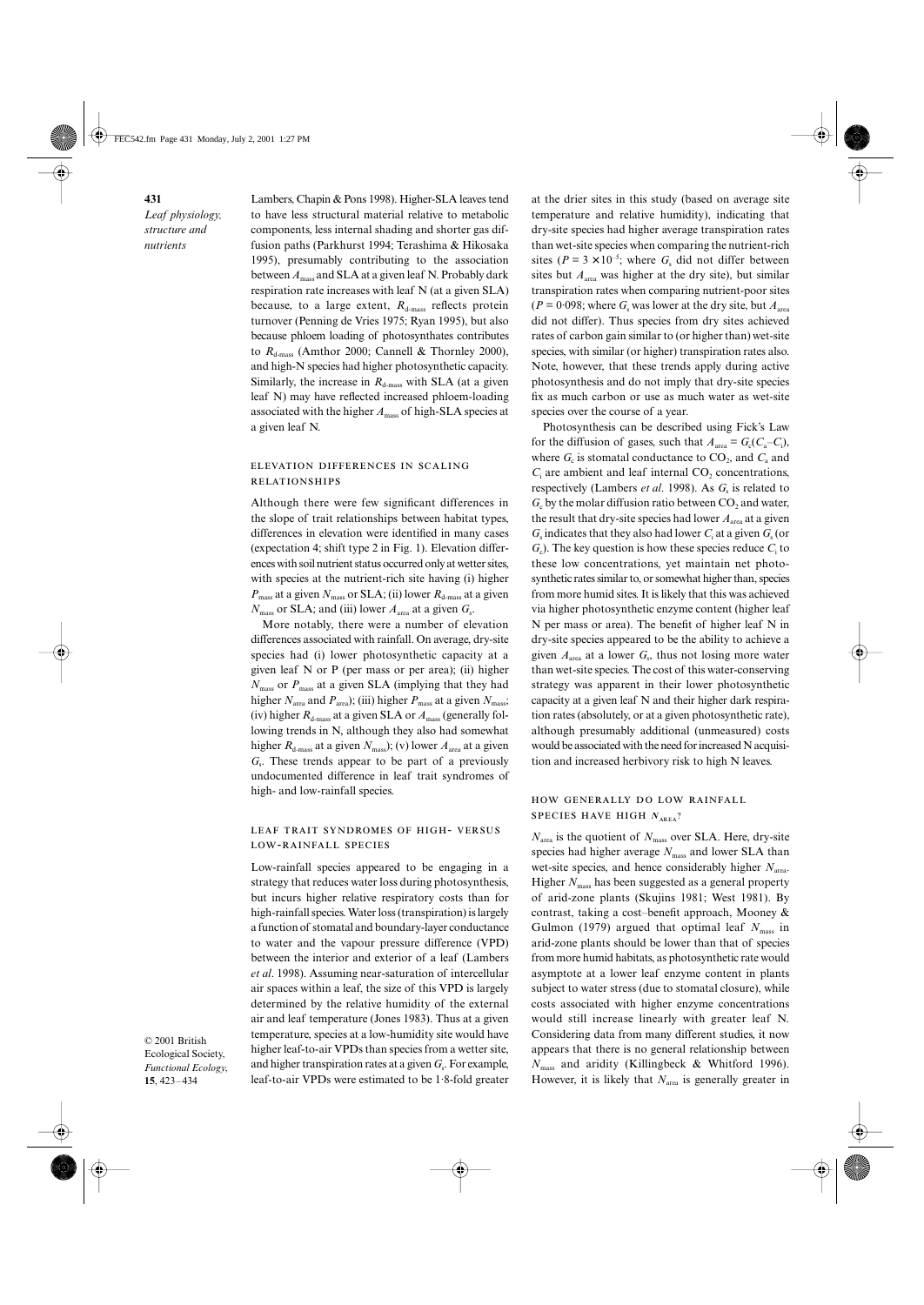**432** *I. J. Wright*  et al.

perennial plants of drier regions, based on their generally lower SLA (Cunningham *et al*. 1999; Maximov 1929; Mooney *et al*. 1978; Roderick, Berry & Noble 2000; Schulze *et al*. 1998; Specht & Specht 1989) and similar  $N_{\text{mass}}$ . Lower SLA is thought to confer an enhanced ability to withstand dry conditions without wilting to a point of permanent damage (Maximov 1929). We are aware of only a few reports on the relationship between  $N_{\text{area}}$  and site aridity – Killingbeck & Whitford (1996) reported results on a mass basis only – but the proposition of higher  $N<sub>area</sub>$  at drier sites is supported by data from Cunningham *et al*. (1999); Mooney *et al*. (1978); and Reich *et al*. (1999).

Here we suggest that higher  $N<sub>area</sub>$  in arid-zone species is associated with water conservation. Previously it has been related to the higher average irradiances experienced in the arid zone, such that leaves with high *N*area achieve saturation of photosynthetic systems, whereas this would be unlikely in more mesic regions at the same *N*area (Cunningham *et al*. 1999; Mooney *et al*. 1978). Here the shift in  $N<sub>area</sub>$  between wet- and dry-site species was far larger than that in  $A<sub>area</sub>$  (where any). While high  $N_{\text{area}}$  may indeed be partially related to high PAR levels, it appears that enhanced water conservation may be a more crucial outcome of a high- $N<sub>area</sub>$  strategy. If these differences between species of arid and mesic habitats were found to be general across other continents, this may have wide implications for global carbon and nitrogen processes, and possibly for linking remote-sensed and spectral images to carbon-budget modelling, as well as for ecophysiology in general.

#### **LEAF PHOSPHORUS**

Common fitted slopes indicated that leaf P and N concentrations scaled positively with one another, although the relationships were loose at the wetter sites when considered individually, especially at the nutrientpoor site where there was little variation in  $P_{\text{mass}}$  between species. Still,  $P_{\text{mass}}$  showed a similar relationship to *A*mass, as did *N*mass, scaling together more steeply than proportionally. Presumably, photosynthetic capacity and leaf P are related because bioenergetic molecules such as ATP and NADPH play an integral part in metabolic processes such as photosynthesis and respiration (Atwell *et al*. 1999). In multiple regressions predicting  $A_{\text{mass}}$ ,  $P_{\text{mass}}$  added relatively little explanatory power after  $N_{\text{mass}}$  at nutrient-rich sites, but substantially more at nutrient-poor sites (partial support for expectation 6). Perhaps related to this trend,  $A_{\text{mass}}$ – $N_{\text{mass}}$ slopes tended to be flatter and weaker at nutrient-poor sites, that is, photosynthesis at these sites may be relatively more P-limited than on nutrient-rich soils.

© 2001 British Ecological Society, *Functional Ecology*, **15**, 423–434

## CONCLUSIONS: CONVERGENT EVOLUTION AND STRATEGY SHIFTS BETWEEN HABITATS

SMA (and related) analyses have been used for several decades in describing trait relationships where both *Y*

and *X* variables have sampling error, and model 1 techniques are inappropriate (Sokal & Rohlf 1995). However, until now no method has been available for the multiple comparison of SMA slopes and the calculation of common slopes where non-heterogeneity can be demonstrated. Combined with the question form we used in this study (ellipse shifts; see Fig. 1), we believe significant progress can be made in describing and understanding to what extent cross-species trait relationships are similar – or have converged – in different habitat types. The idea of convergent evolution is generally taken to mean convergence towards some specified value for a trait of interest. However, for any habitat there is no apparent single 'best solution' for the type of traits under study here. Rather, there appears to be a spectrum of viable solutions. The leaf traits are correlated across species, and observed combinations of these co-ordinated traits fall within envelopes whose principal axes can be described by simple scaling relationships.

The data presented here have the effect of improving the quantification of these patterns, of extending generalizations between continents, and of including P data in combination with photosynthesis, dark respiration, stomatal conductance and leaf N data. However, the main new contribution of this work is organized comparisons between habitats differing in rainfall and soil nutrients, permitting us to investigate whether species differences between these habitat types consisted of shifts along a common scaling relationship, or rather of shifts in elevation of the scaling relationship (Fig. 1). Shifts in species strategies between high- and low-rainfall species mostly took the form of relatively large shifts between principal axes (shift type 2; Fig. 1) and were found in comparisons at either level of soil nutrients. By contrast, shifts in strategies between nutrient-rich and nutrient-poor soils were most pronounced for the high-rainfall sites, taking the form of shifts along the principal axis of a spectrum of variation in some cases (shift type 1; Fig. 1), and of relatively small shifts between principal axes in other cases. Thus while the basic relationship between pairs of traits differed relatively little, the boundaries of these solution envelopes varied with site aridity more than with site nutrient status, and often consisted of a different type of shift.

#### **Acknowledgements**

Many thanks to David Warton for helpful discussions and advice on SMA statistical methods. Barbara Rice helped immeasurably with species identification and surveying of potential sites. Peter Vesk, David Duncan, Sasha Tetu and Mari Condo helped with fieldwork. The National Park and Wildlife Service of NSW gave permission to work in Kuringai Chase NP and Round Hill Nature Reserve, while Macquarie University and the US NSF International Program provided financial support to P.R. This manuscript benefited significantly from constructive criticism provided by two referees.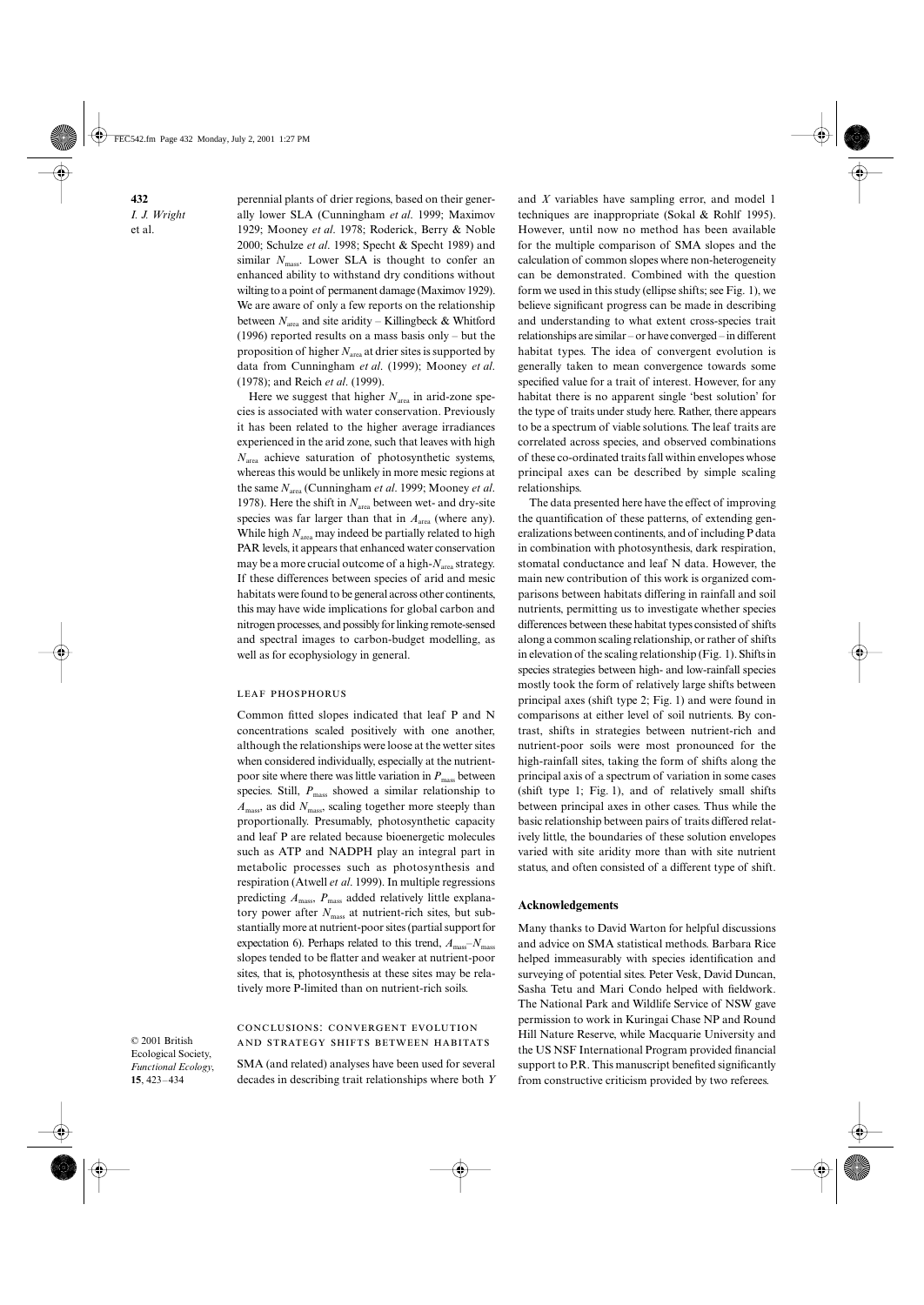- **References**
	- Aerts, R. & van der Peijl, M.J. (1993) A simple model to explain the dominance of low-productive perennials in nutrient-poor habitats. *Oikos* **66**, 144–147.
	- Amthor, J.S. (2000) The McCree–de Wit–Penning de Vries– Thornley respiration paradigms: 30 years later. *Annals of Botany* **86**, 1–20.
	- Atwell, B.J., Kriedemann, P.E. & Turnbull, C.G.N (1999) *Plants in Action: Adaptation in Nature, Performance in Cultivation*. MacMillan Education Australia, Melbourne.
	- Bassow, S.L. & Bazzaz, F.A. (1997) Intra- and inter-specific variation in canopy photosynthesis in a mixed deciduous forest. *Oecologia* **109**, 507–515.
	- Beadle, N.C.W. (1962) Soil phosphate and the delimitation of plant communities in eastern Australia II. *Ecology* **43**, 281–288.
	- Bolstad, P.V., Mitchell, K. & Vose, J.M. (1999) Foliar temperature-respiration response functions for broad-leaved tree species in the southern Appalachians. *Tree Physiology* **19**, 871–878.
	- Cannell, M.G.R. & Thornley, J.H.M. (2000) Modelling the components of plant respiration: some guiding principles. *Annals of Botany* **85**, 45–54.
	- Chabot, B.F. & Hicks, D.J. (1982) The ecology of leaf life spans. *Annual Review of Ecology and Systematics* **13**, 229–259.
	- Chapin, F.S. (1980) The mineral nutrition of wild plants. *Annual Review of Ecology and Systematics* **11**, 233–260.
	- Cohn, J.S. (1995) The vegetation of Nombinnie and Round Hill Nature Reserves, central-western New South Wales. *Cunninghamia* **4**, 81–101.
	- Cunningham, S.A., Summerhayes, B. & Westoby, M. (1999) Evolutionary divergences in leaf structure and chemistry, comparing rainfall and soil nutrient gradients. *Ecological Monographs* **69**, 569–588.
	- Dang, Q.L., Margolis, H.A., Coyea, M.R., Sy, M. & Collatz, G.J. (1997) Regulation of branch-level gas exchange of boreal trees: role of shoot water potential and vapour pressure difference. *Tree Physiology* **17**, 521–536.
	- Diemer, M. (1998) Life span and dynamics of leaves of herbaceous perennials in high-elevation environments – news from the elephant's leg. *Functional Ecology* **12**, 413–425.
	- Eamus, D., Myers, B., Duff, G. & Williams, D. (1999) Seasonal changes in photosynthesis of eight savanna tree species. *Tree Physiology* **19**, 665–671.
	- Field, C. & Mooney, H.A. (1986) The photosynthesis–nitrogen relationship in wild plants. *On the Economy of Plant Form and Function* (ed. T.J. Givnish), pp. 25–55. Cambridge University Press, Cambridge.
	- Jones, H.G. (1983) *Plants and Microclimate: A Quantitative Approach to Environmental Plant Physiology*. Cambridge University Press, Cambridge, UK.
	- Kikuzawa, K. (1991) A cost–benefit analysis of leaf habit and leaf longevity of trees and their geographical pattern. *American Naturalist* **138**, 1250–1263.
	- Killingbeck, K.T. & Whitford, W.G. (1996) High foliar nitrogen in desert shrubs: an important ecosystem trait or defective desert doctrine? *Ecology* **77**, 1728–1737.
	- Lambers, H., Chapin, F.S. & Pons, T.L. (1998) *Plant Physiological Ecology*. Springer-Verlag, New York.
	- Maximov, N.A. (1929) *The Plant in Relation to Water. A Study of the Physiological Basis of Drought Resistance*. Allen & Unwin, London.
	- Medina, E. (1984) Nutrient balance and physiological processes at the leaf level. *Physiological Ecology of the Wet Tropics* (eds E. Medina, H.A. Mooney & C. Vásquez-Yánes),

pp. 139–154. Dr W. Junk Publishers, The Hague.

*Functional Ecology*, **15**, 423–434

© 2001 British Ecological Society,

> Mitchell, K.A., Bolstad, P.V. & Vose, J.M. (1999) Interspecific and environmentally induced variation in foliar dark

respiration among eighteen southeastern deciduous tree species. *Tree Physiology* **19**, 861–870.

- Mooney, H.A. & Gulmon, S.L. (1979) Environmental and evolutionary constraints on the photosynthetic characteristics of higher plants. *Topics in Plant Population Biology* (eds O.T. Solbrig, S. Jain, G.B. Johnson & P.R. Raven), pp. 316–337. Columbia University Press, New York.
- Mooney, H.A., Ferrar, P.J. & Slatyer, R.O. (1978) Photosynthetic capacity and carbon allocation patterns in diverse growth forms of *Eucalyptus*. *Oecologia* **36**, 103–111.
- Mulkey, S.S., Kitajima, K. & Wright, S.J. (1995) Photosynthetic capacity and leaf longevity in the canopy of a dry tropical forest. *Selbyana* **16**, 169–173.
- Niinemets, U. (1999) Components of leaf dry mass per area thickness and density – alter leaf photosynthetic capacity in reverse directions in woody plants. *New Phytologist* **144**, 35–47.
- Parkhurst, D.F. (1994) Diffusion of  $C_0$  and other gases inside leaves. *New Phytologist* **126**, 449–479.
- Penning de Vries, F.W.T. (1975) The cost of maintenance processes in plant cells. *Annals of Botany* **39**, 77–92.
- Peterson, A.G. & CMEAL participants (1999) Reconciling the apparent difference between mass- and area-based expressions of the photosynthesis–nitrogen relationship. *Oecologia* **118**, 114–150.
- Pitman, E.T.G. (1939) A note on normal correlation. *Biometrika* **31**, 9–12.
- Reich, P.B., Ellsworth, D.S. & Uhl, C. (1995) Leaf carbon and nutrient assimilation and conservation in species of differing successional status in an oligotrophic Amazonian forest. *Functional Ecology* **9**, 65–76.
- Reich, P.B., Walters, M.B. & Ellsworth, D.S. (1997) From tropics to tundra: global convergence in plant functioning. *Proceedings of the National Academy of Sciences, USA* **94**, 13730–13734.
- Reich, P.B., Ellsworth, D.S. & Walters, M.B. (1998a) Leaf structure (specific leaf area) modulates photosynthesis– nitrogen relations: evidence from within and across species and functional groups. *Functional Ecology* **12**, 948–958.
- Reich, P.B., Walters, M.B., Ellsworth, D.S. *et al.* (1998b) Relationships of leaf dark respiration to leaf nitrogen, specific leaf area and leaf life-span – a test across biomes and functional groups. *Oecologia* **114**, 471–482.
- Reich, P.B., Ellsworth, D.S., Walters, M.B. *et al.* (1999) Generality of leaf trait relationships: a test across six biomes. *Ecology* **80**, 1955–1969.
- Roderick, M.L., Berry, S.L., Noble, I.R. & Farquhar, G.D. (1999) A theoretical approach to linking the composition and morphology with the function of leaves. *Functional Ecology* **13**, 683–695.
- Roderick, M.L., Berry, S.L. & Noble, I.R. (2000) A framework for understanding the relationship between environment and vegetation based on the surface area to volume ratio of leaves. *Functional Ecology* **14**, 423–437.
- Ryan, M.G. (1995) Foliar maintenance respiration of subalpine and boreal trees and shrubs in relation to nitrogen content. *Plant, Cell and Environment* **18**, 765–772.
- Schulze, E.D., Williams, R.J., Farquhar, G.D., Schulze, W., Langridge, J., Miller, J.M. & Walker, B.H. (1998) Carbon and nitrogen isotope discrimination and nitrogen nutrition of trees along a rainfall gradient in northern Australia. *Australian Journal of Plant Physiology* **25**, 413–425.
- Skujins, J. (1981) Nitrogen cycling in arid ecosystems. *Terrestrial Nitrogen Cycles: Processes, Ecosystem Strategies and Management Impacts* (eds F.E. Clark & T. Rosswall), pp. 477–491. Swedish National Science Research Council, Stockholm.
- Sokal, R.R. & Rohlf, F.J. (1995). *Biometry: The Principles and Practice of Statistics in Biological Research*, 3rd edn. W.H. Freeman, New York.